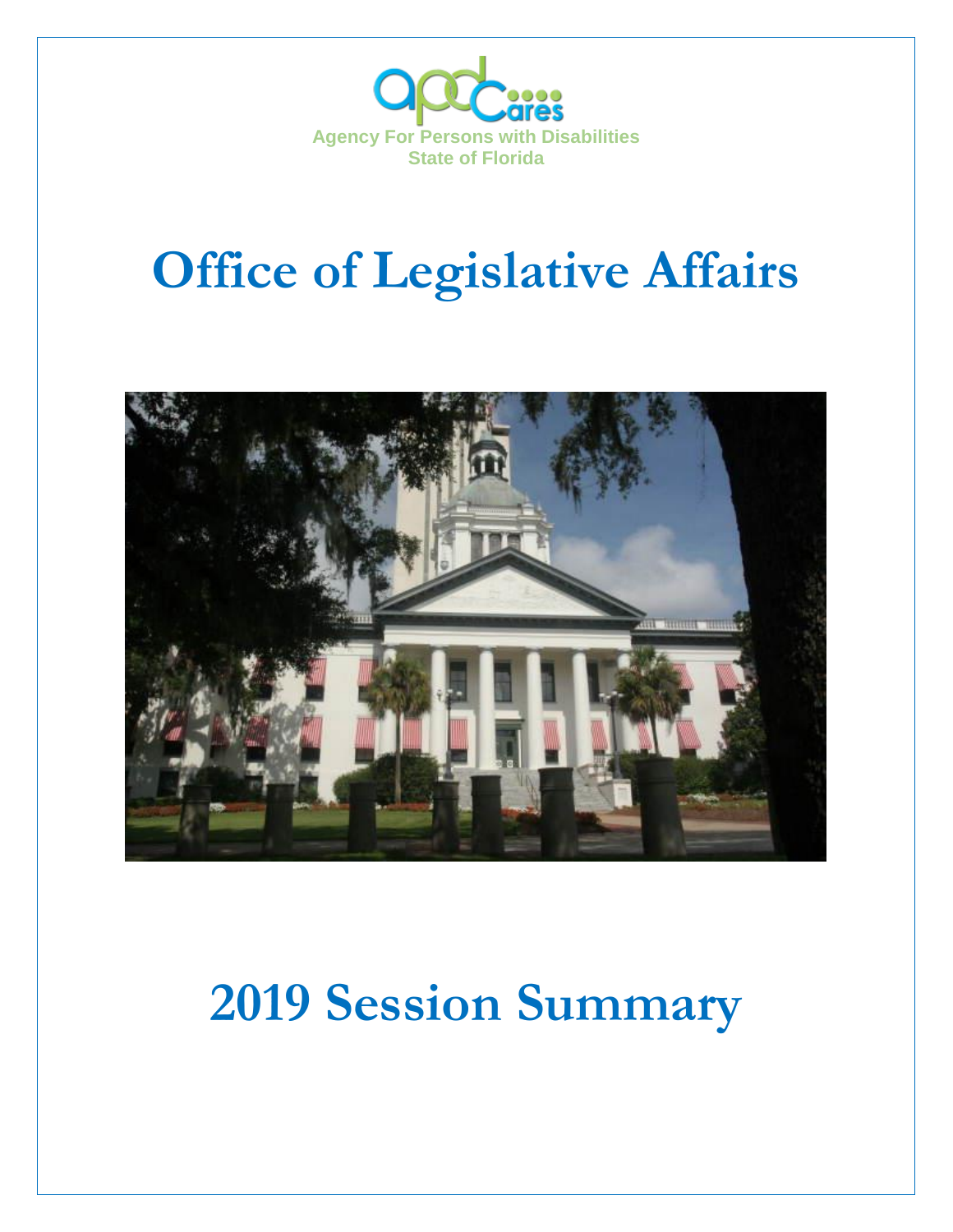## **Table of Contents**

**The following bills were passed by the Legislature and were sent to the Governor for his action. To view the bill summary, please click on the bill number.**

## *Substantive Bills*

| <b>TITLE</b>                                        | <b>PAGE(S)</b> |
|-----------------------------------------------------|----------------|
| <b>Prescription Drug Importation Programs</b>       | 3              |
| <b>Telehealth</b>                                   | 3              |
| <b>Incarcerated Women</b>                           | 3              |
| <b>Medical Use of Marijuana</b>                     | 4              |
| <b>Aging Programs</b>                               | 4              |
| <b>Nonemergency Medical Transportation Services</b> | 4              |
| <b>Electronic Prescribing</b>                       | 5              |
| <b>Human Trafficking</b>                            | 5              |
| <b>Support Organizations</b>                        | 5              |
| <b>Information Technology Reorganization</b>        | 5              |
| <b>Florida ABLE Program</b>                         | 6              |
| <b>Controlled Substances</b>                        | 6              |
|                                                     |                |

## *Appropriations Bills*

|                          | <b>TITLE</b>                                                            | PAGE(S)   |
|--------------------------|-------------------------------------------------------------------------|-----------|
|                          | A. SB 2500 General Appropriations Act                                   | 7-9       |
|                          | <b>B. SB 2502</b> Implementing the 2019-2020 General Appropriations Act | $10 - 11$ |
| <b>C. Budget Summary</b> |                                                                         | 12        |

## *Administrative Bills*

| <b>TITLE</b>                                | <b>PAGE(S)</b>  |
|---------------------------------------------|-----------------|
| A. SB 7014 Government Accountability        | 13              |
| <b>B. HB 7021 Financial Disclosure</b>      | 13              |
| C. HB 7047 OGSR/Security Breach Information | 13 <sup>1</sup> |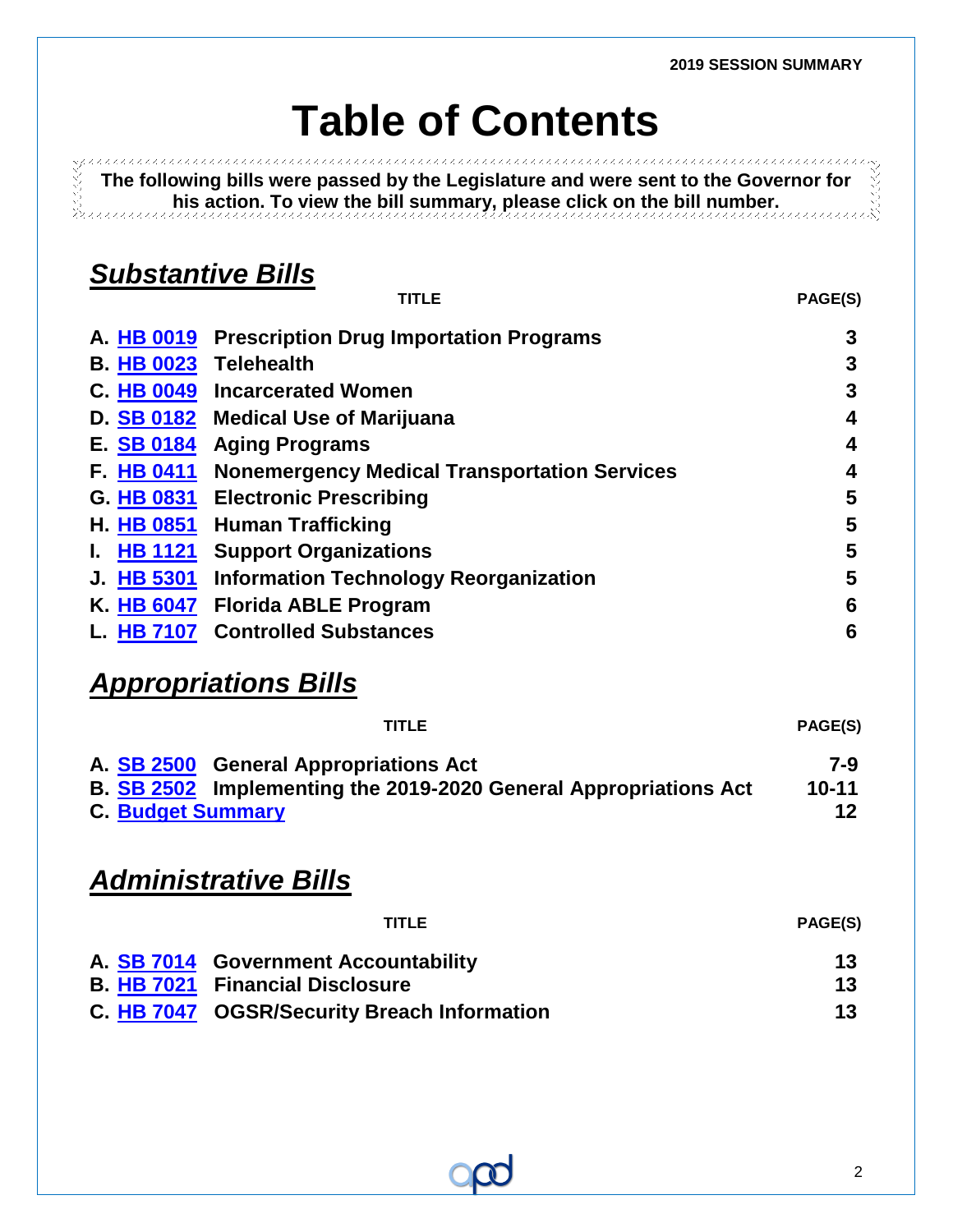**2019 SESSION SUMMARY**

### *SUBSTANTIVE BILLS*

*The following is an overview of substantive bills of interest to the Agency for Persons with Disabilities passed by the Florida Legislature during the 2019 Regular Legislative Session.*

**Click on the bill number to view bill language** 

#### **[HB 0019](https://myfloridahouse.gov/Sections/Documents/loaddoc.aspx?FileName=_h0019er.docx&DocumentType=Bill&BillNumber=0019&Session=2019) – Prescription Drug Importation Programs [Ch. 2019-099](http://laws.flrules.org/files/Ch_2019-099.pdf) Laws of Florida Approved by the Governor on June 11, 2019**

The bill amends statutory language by:

- Establishing the Canadian Prescription Drug Importation Program within the Agency for Health Care Administration (AHCA).
- Including Agency for Persons with Disabilities (APD) developmental disabilities centers (DDCs) as eligible importers for Canadian prescription drugs.
- Requiring federal approval and legislative funding before implementation.

**Effective Date: July 1, 2019**

<span id="page-2-0"></span>Return to table of contents .<br>WA TAATTAA TAATTAA TAATTAA TAATTAA TAATTAA TAATTAA TAATTAA TAATTAA TAATTAA TAATTAA TAATTAA TAATTAA TAATTAA TAA

#### **[HB 0023](https://myfloridahouse.gov/Sections/Documents/loaddoc.aspx?FileName=_h0023er.docx&DocumentType=Bill&BillNumber=0023&Session=2019) – Telehealth [Ch. 2019-137](http://laws.flrules.org/2019/137) Laws of Florida Approved by the Governor on June 25, 2019**

The bill amends statutory language by:

• Authorizing certain providers, including behavior analysts licensed under s. 393.17, F.S., to use telehealth.

<span id="page-2-1"></span>Return to table of contents

**Effective Date: July 1, 2019**

#### **[HB 0049](https://myfloridahouse.gov/Sections/Documents/loaddoc.aspx?FileName=_h0049er.docx&DocumentType=Bill&BillNumber=0049&Session=2019) – Incarcerated Women [Ch. 2019-065](http://laws.flrules.org/2019/65) Laws of Florida Approved by the Governor on June 7, 2019**

The bill amends statutory language by:

- Requiring state correctional facilities to provide incarcerated women with certain healthcare products.
- Providing requirements for male correctional employees in certain circumstances and requiring documentation of certain incidents involving male correctional employees.

<span id="page-2-2"></span>Return to table of contents

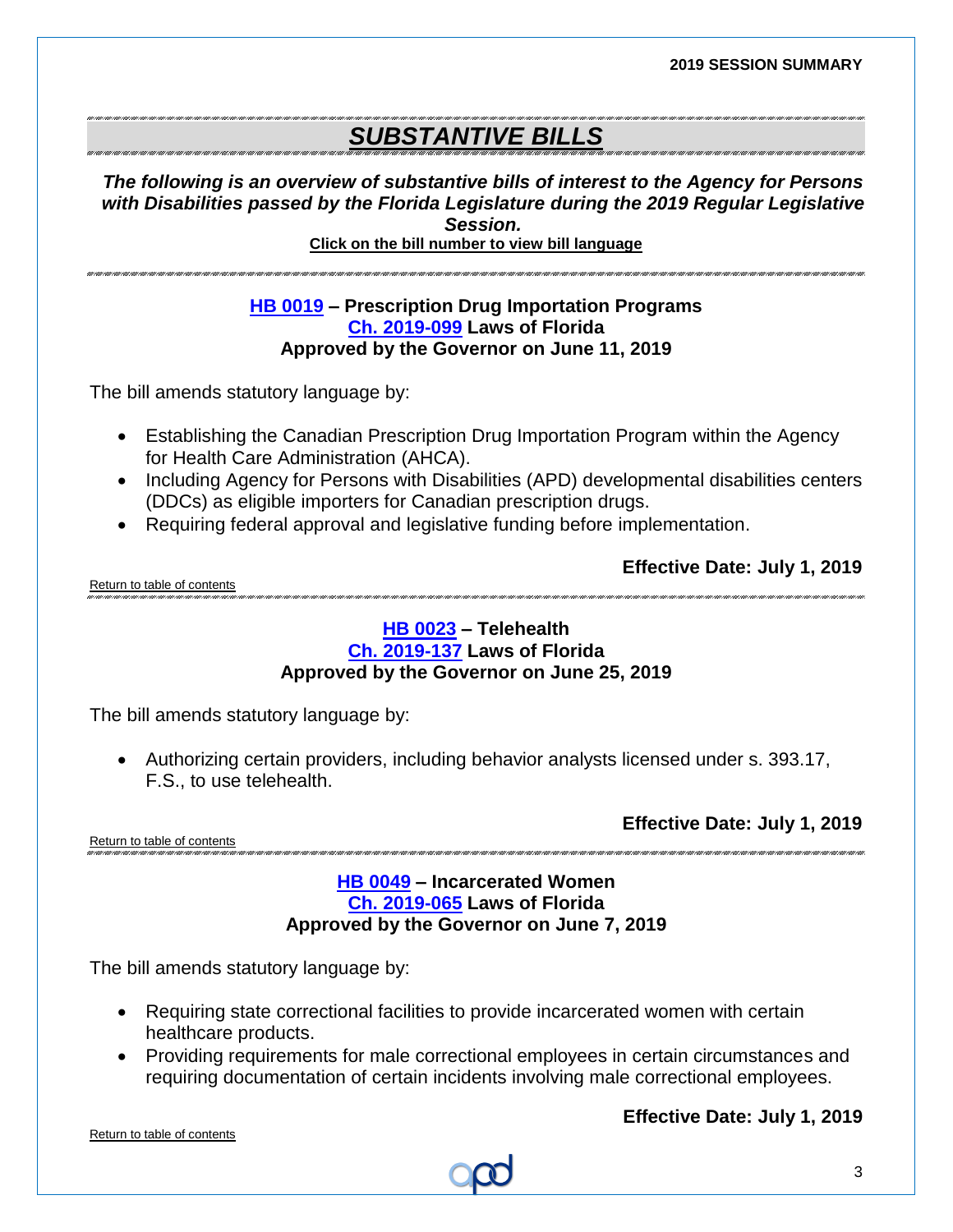#### **[SB 0182](https://myfloridahouse.gov/Sections/Documents/loaddoc.aspx?FileName=_s0182er.DOCX&DocumentType=Bill&BillNumber=0182&Session=2019) – Medical Use of Marijuana [Ch. 2019-001](http://laws.flrules.org/2019/1) Laws of Florida Approved by the Governor on March 18, 2019**

The bill amends statutory language by:

- Allowing for the use of smokable medical marijuana.
- Prohibiting the certification of smokable medical marijuana for patients under the age of 18 unless the patient is diagnosed with a terminal condition.

**Effective Date: March 18, 2019**

<span id="page-3-0"></span>Return to table of contents 

#### **[SB 0184](https://myfloridahouse.gov/Sections/Documents/loaddoc.aspx?FileName=_s0184er.DOCX&DocumentType=Bill&BillNumber=0184&Session=2019) – Aging Programs [Ch. 2019-011](http://laws.flrules.org/2019/11) Laws of Florida Approved by the Governor on April 26, 2019**

The bill amends statutory language by:

• Moving rulemaking authority relating to hospices, assisted living facilities, adult familycare homes, and adult day care centers from the Department of Elder Affairs to AHCA.

<span id="page-3-1"></span>Return to table of contents

**Effective Date: July 1, 2019**

#### **[HB 0411](https://myfloridahouse.gov/Sections/Documents/loaddoc.aspx?FileName=_h0411er.docx&DocumentType=Bill&BillNumber=0411&Session=2019) – Nonemergency Medical Transportation Services [Ch. 2019-072](http://laws.flrules.org/2019/72) Laws of Florida Approved by the Governor on June 7, 2019**

The bill amends statutory language by:

- Authorizing transportation network companies to provide nonemergency medical transportation services to a Medicaid recipient.
- Requiring AHCA to update the Florida Medicaid Non-Emergency Transportation Services Coverage Policy.

**Effective Date: July 1, 2019**

<span id="page-3-2"></span>Return to table of contents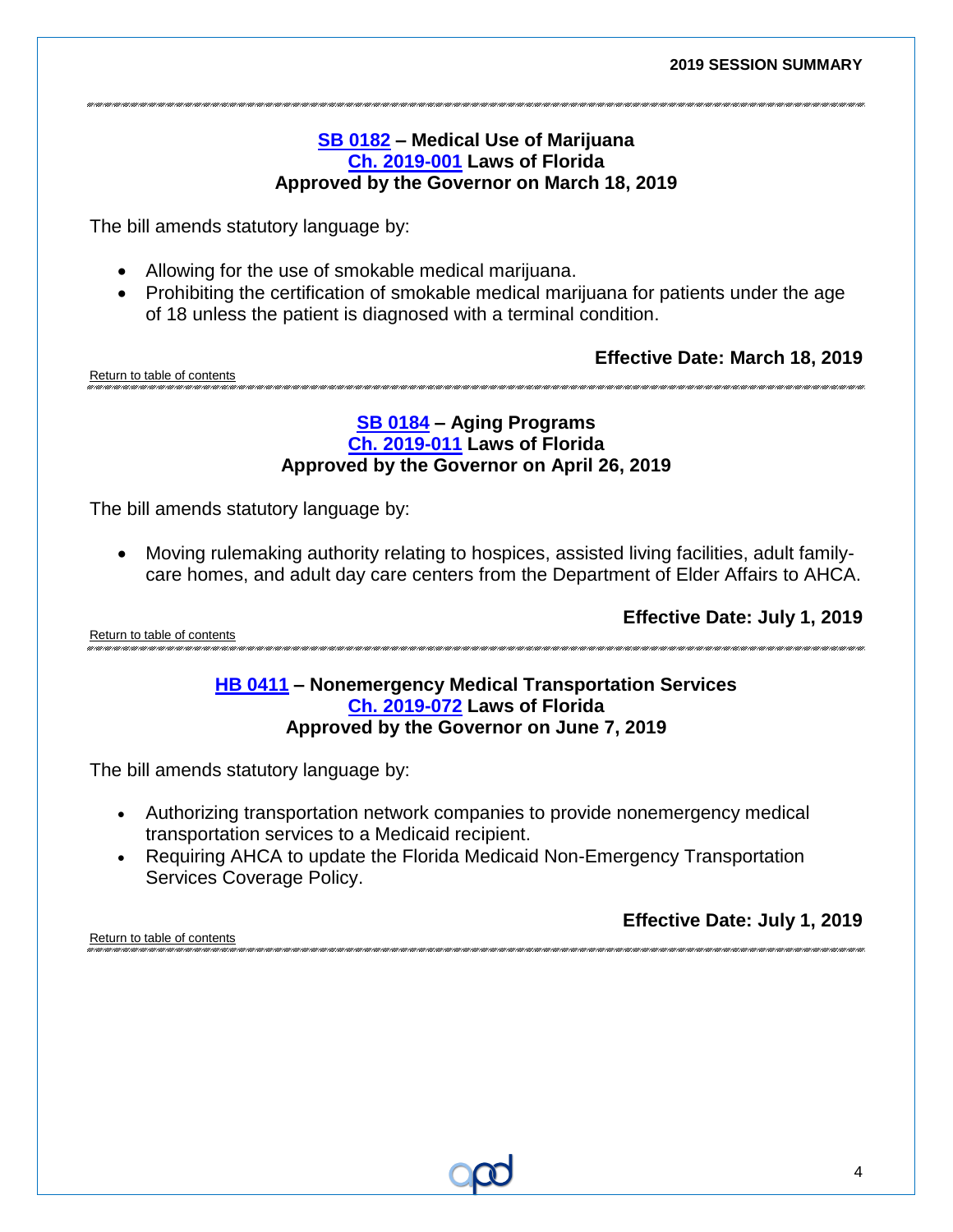#### **[HB 0831](https://myfloridahouse.gov/Sections/Documents/loaddoc.aspx?FileName=_h0831er.docx&DocumentType=Bill&BillNumber=0831&Session=2019) – Electronic Prescribing [Ch. 2019-112](http://laws.flrules.org/2019/112) Laws of Florida Approved by the Governor on June 18, 2019**

The bill amends statutory language by:

• Requiring prescribers, including APD DDCs, to electronically generate and transmit prescriptions for medicinal drugs upon license renewal or by July 1, 2021.

**Effective Date: January 1, 2020**

<span id="page-4-0"></span>Return to table of contents

#### **[HB 0851](https://myfloridahouse.gov/Sections/Documents/loaddoc.aspx?FileName=_h0851er.docx&DocumentType=Bill&BillNumber=0851&Session=2019) – Human Trafficking Ch. [2019-152](http://laws.flrules.org/2019/152) Laws of Florida Approved by the Governor on June 26, 2019**

The bill amends statutory language by:

• Creating a direct-support organization within the Department of Legal Affairs to provide assistance, funding, and support to the Statewide Council on Human Trafficking.

**Effective Date: July 1, 2019**

<span id="page-4-1"></span>Return to table of contents

#### **[HB 1121](https://myfloridahouse.gov/Sections/Documents/loaddoc.aspx?FileName=_h1121er.docx&DocumentType=Bill&BillNumber=1121&Session=2019) – Support Organizations [Ch. 2019-093](http://laws.flrules.org/2019/93) Laws of Florida Approved by the Governor on June 7, 2019**

The bill amends statutory language by:

• Extending the repeal date for the Florida Endowment for Vocational Rehabilitation to October 1, 2023.

**Effective Date: July 1, 2019**

<span id="page-4-2"></span>Return to table of contents

#### **[HB 5301](https://myfloridahouse.gov/Sections/Documents/loaddoc.aspx?FileName=_h5301er.docx&DocumentType=Bill&BillNumber=5301&Session=2019) – Information Technology Reorganization [Ch. 2019-118](http://laws.flrules.org/2019/118) Laws of Florida Approved by the Governor on June 24, 2019**

The bill amends statutory language by:

- Transferring powers, duties, functions, etc. from the Agency for State Technology to the Department of Management Services.
- Requiring each agency to use the statewide travel management system.
- <span id="page-4-3"></span>• Requiring each state agency to adopt formal procedures for cloud-computing options.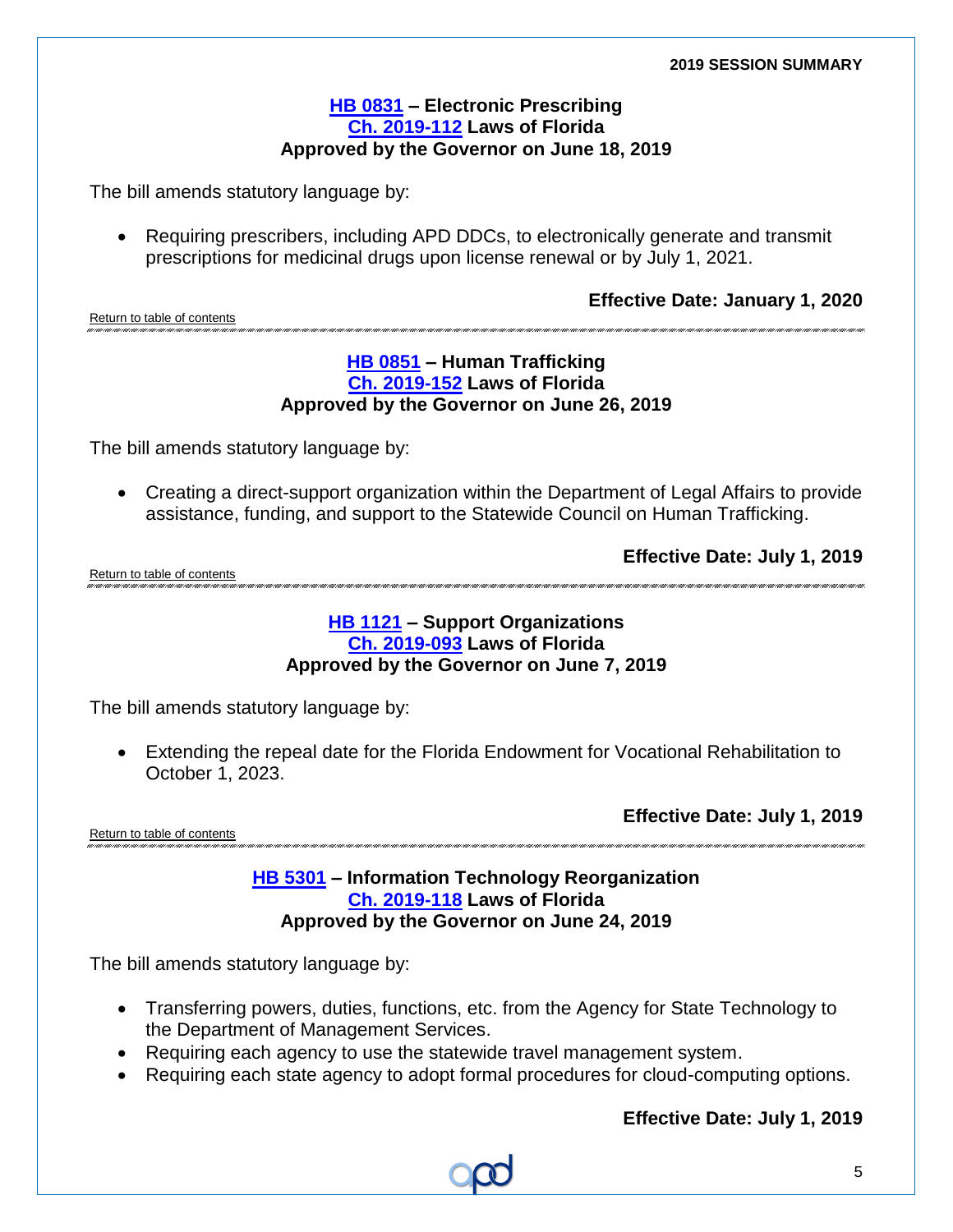Return to table of contents

#### **[HB 6047](https://myfloridahouse.gov/Sections/Documents/loaddoc.aspx?FileName=_h6047er.docx&DocumentType=Bill&BillNumber=6047&Session=2019) – Florida ABLE Program Ch. [2019-096](http://laws.flrules.org/2019/96) Laws of Florida Approved by the Governor on June 7, 2019**

The bill amends statutory language by:

• Continuing the limitation of the state Medicaid Program recovering funds from an ABLE account after the death of a beneficiary.

<span id="page-5-0"></span>Return to table of contents

**Effective Date: June 30, 2019**

#### **[HB 7107](https://myfloridahouse.gov/Sections/Documents/loaddoc.aspx?FileName=_h7107er.docx&DocumentType=Bill&BillNumber=7107&Session=2019) – Controlled Substances [Ch. 2019-166](http://laws.flrules.org/2019/166) Laws of Florida Approved by the Governor on June 28, 2019**

The bill amends statutory language by:

• Classifying Epidiolex in statute as a Schedule V controlled substance, mirroring federal law.

<span id="page-5-1"></span>

|                             | Effective Date: June 28, 2019 |
|-----------------------------|-------------------------------|
| Return to table of contents |                               |
|                             |                               |

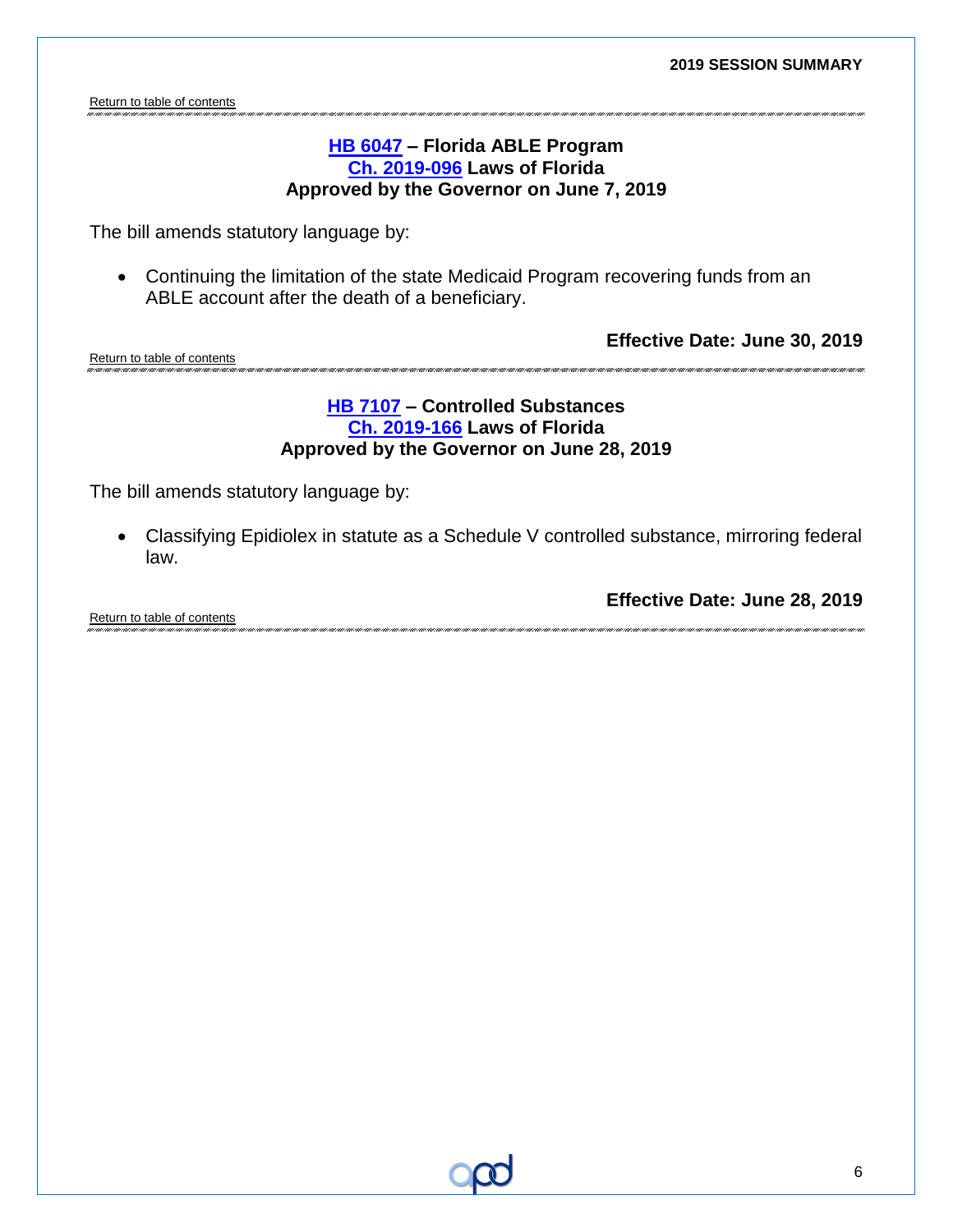## *APPROPRIATIONS BILLS*

<span id="page-6-0"></span>**The following is an overview of the budget for the Agency for Persons with Disabilities passed by the Florida Legislature during the 2019 Legislative Session.**

#### **[SB 2500](http://flsenate.gov/Session/Bill/2019/2500/BillText/er/PDF) – General Appropriations Act [Ch. 2019-115](http://laws.flrules.org/2019/115) Laws of Florida Approved by the Governor on June 21, 2019**

#### **Major funding decisions:**

#### **The funding for APD totals over \$1.4 billion.**

- \$48.7 million in recurring funds to provide waiver services to APD clients.
- \$28.7 million in recurring funds for increases in residential habilitation provider rates to increase the pay of Direct Care staff.
- Seven (7) Behavioral Analyst positions added for the Regions (6) and State Office (1) to provide better monitoring and oversight of waiver clients with behavioral issues.
- \$3.5 million provided to continue implementation of iConnect. This system will provide APD with a central client database and include electronic visit verification of some waiver services.
- \$673,000 for information technology to improve the security of client data.
- \$818,000 to contract with a nurse staffing company to recruit and retain skilled nurses to provide services to the Tacachale Center residents.
- \$172,800 for the Next Generation Questionnaire for Situational Information Validity and Reliability Study.
- \$272,400 for fiber optic cabling for the Developmental Disabilities Defendant Program to improve network efficiency.
- \$96,000 for domain controller servers to continue providing user access to the network throughout the State.
- \$900,000 to continue the Employment Enhancement Program to provide supported employment services to individuals on the waiver waiting list.
- Three (3) positions added to the Consumer Directed Care Program for auditing, monitoring, and records management to ensure better oversight.

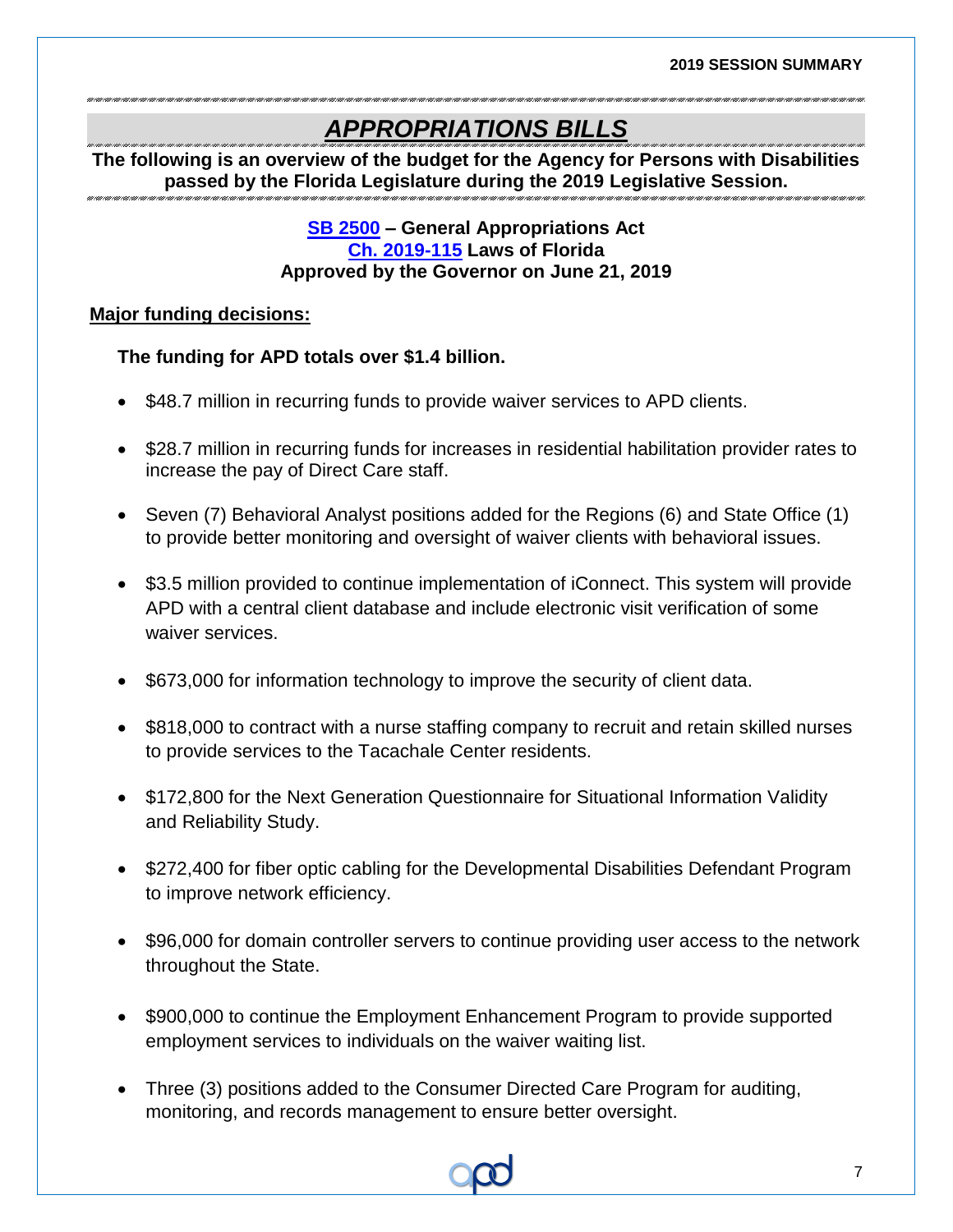- \$200,000 in recurring funds for evaluation services for APD clients who are committed to the Agency pursuant to s. 393.11, F.S.
- \$1.2 million fixed capital outlay (FCO) is provided for ADA accessibility modifications and critical repairs to state facilities.
- \$2.1 million FCO for local projects is provided for:
	- o \$600,000: PARC Children's Autism Classrooms and Therapy Center
	- o \$284,000: Chabad of Kendall
	- o \$1.1 million: Arc Broward Culinary Expansion
	- o \$108,675: LARC Special Needs Shelter
- \$5.5 million in non-recurring funds for special projects:
	- o \$1,000,000: Gateway ARC Residential Support for Job Placement
	- o \$100,000: Easter Seals Expand Autism Assessment
	- o \$150,000: Easter Seals Brevard County
	- o \$743,000: Easter Seals Southwest Florida, Inc.
	- o \$500,000: Our Pride Academy Child Care Training Program
	- o \$150,000: Operation Grow Seminole County Work Opportunity Program
	- o \$250,000: Area Stage Company (ASC) Developmental Disabilities Theater
	- o \$300,000: ARC Jacksonville
	- o \$500,000: Jewish Adoption and Family Care Options (JAFCO) Children's Ability
	- o \$1,000,000: DNA Comprehensive Therapy Services
	- o \$295,000: Club Challenge
	- o \$100,000: Monroe Association for ReMARCable Citizens
	- $\circ$  \$400,000: Association for the Development of Exceptional, Inc. Culinary

The following are back-of-the-bill appropriations:

#### • SECTION 8. EMPLOYEE COMPENSATION AND BENEFITS - FISCAL YEAR 2019- 2020

(e) Institutional Security Specialists

1. Effective July 1, 2019, funds are provided in Specific Appropriation 2049 to grant a competitive pay adjustment of \$2,500 to each eligible institutional security specialist's June 30, 2019, base rate of pay.

2. For the purpose of this paragraph, the term "institutional specialist" means an employee of the Agency for Persons with Disabilities or Department of Children and Families in the following classification codes: Institutional Security Specialist I (8237); Institutional Security Specialist II (8238); or Institutional Security Specialist Shift Supervisor (8240).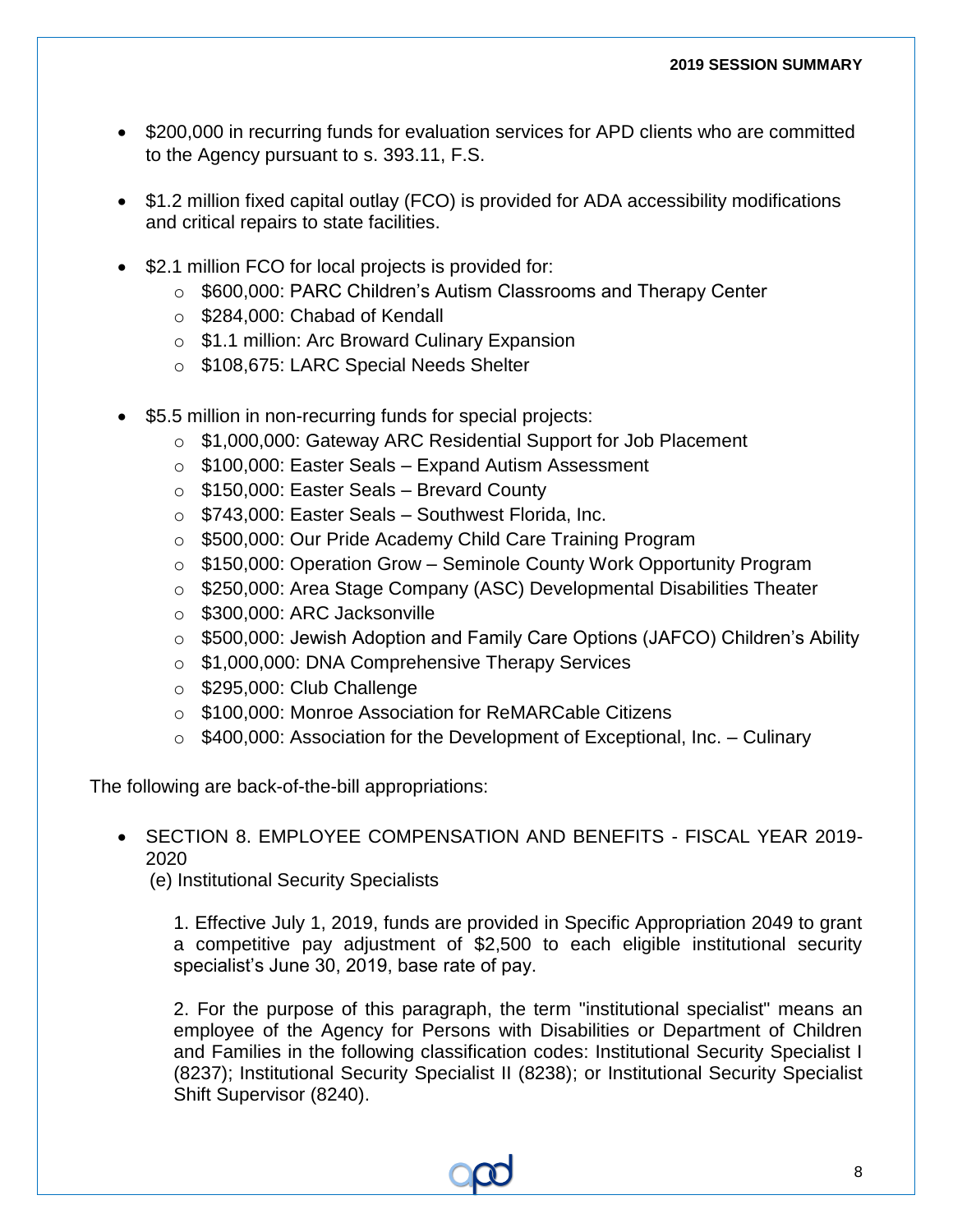#### **2019 SESSION SUMMARY**

- SECTION 30. The nonrecurring sums of \$22,007,039 from the General Revenue Fund and \$34,888,098 from the Operations and Maintenance Trust Fund is appropriated to the Agency for Persons with Disabilities in the Home and Community Based Services Waiver appropriation category for Fiscal Year 2018-2019 to address Fiscal Year 2017- 2018 deficits from the Home and Community Based Services Waiver. The nonrecurring sum of \$56,895,137 from the Medical Care Trust Fund is appropriated to the Agency for Health Care Administration in the Home and Community Based Services Waiver category for Fiscal Year 2018-2019. This section is effective upon becoming a law.
- SECTION 31. The unexpended balance of funds in Specific Appropriation 237, chapter 2018-9, Laws of Florida, provided to the Agency for Persons with Disabilities for Comprehensive Transitional Education transition shall revert and is appropriated for Fiscal Year 2019-2020 in the Home and Community Based Services Waiver category for Home and Community Based Services Waiver costs.
- SECTION 32. The unexpended balance of funds in Section 33, chapter 2018-9, Laws of Florida, provided to the Agency for Persons with Disabilities for the Home and Community Based Services Waiver shall revert and is appropriated for Fiscal Year 2018-2019 in the Home and Community Based Services Waiver category. This section shall take effect upon becoming a law.
- SECTION 33. The unexpended balance of funds in Specific Appropriation 242, chapter 2018-9, Laws of Florida, provided to the Agency for Persons with Disabilities for the Home and Community Based Services Waiver shall revert and is appropriated for Fiscal Year 2019-2020 in the Lump Sum - Home and Community Based Services Waiver category and shall be placed in reserve. The agency is authorized to submit budget amendments requesting the release of funds, pursuant to the provisions of chapter 216, Florida Statutes. Requests for release of funds shall include a plan for how the funding will be expended for increases in Medicaid Home and Community Based Waiver costs.
- SECTION 34. The unexpended balance of funds in Specific Appropriation 255, chapter 2018-9, Laws of Florida, provided to the Agency for Persons with Disabilities for the Questionnaire for Situational Information Validity and Reliability Study shall revert and is appropriated to the Agency for Persons with Disabilities for Fiscal Year 2019-2020 in the Home and Community Based Services Administration category for the same purpose. This section is effective upon becoming a law.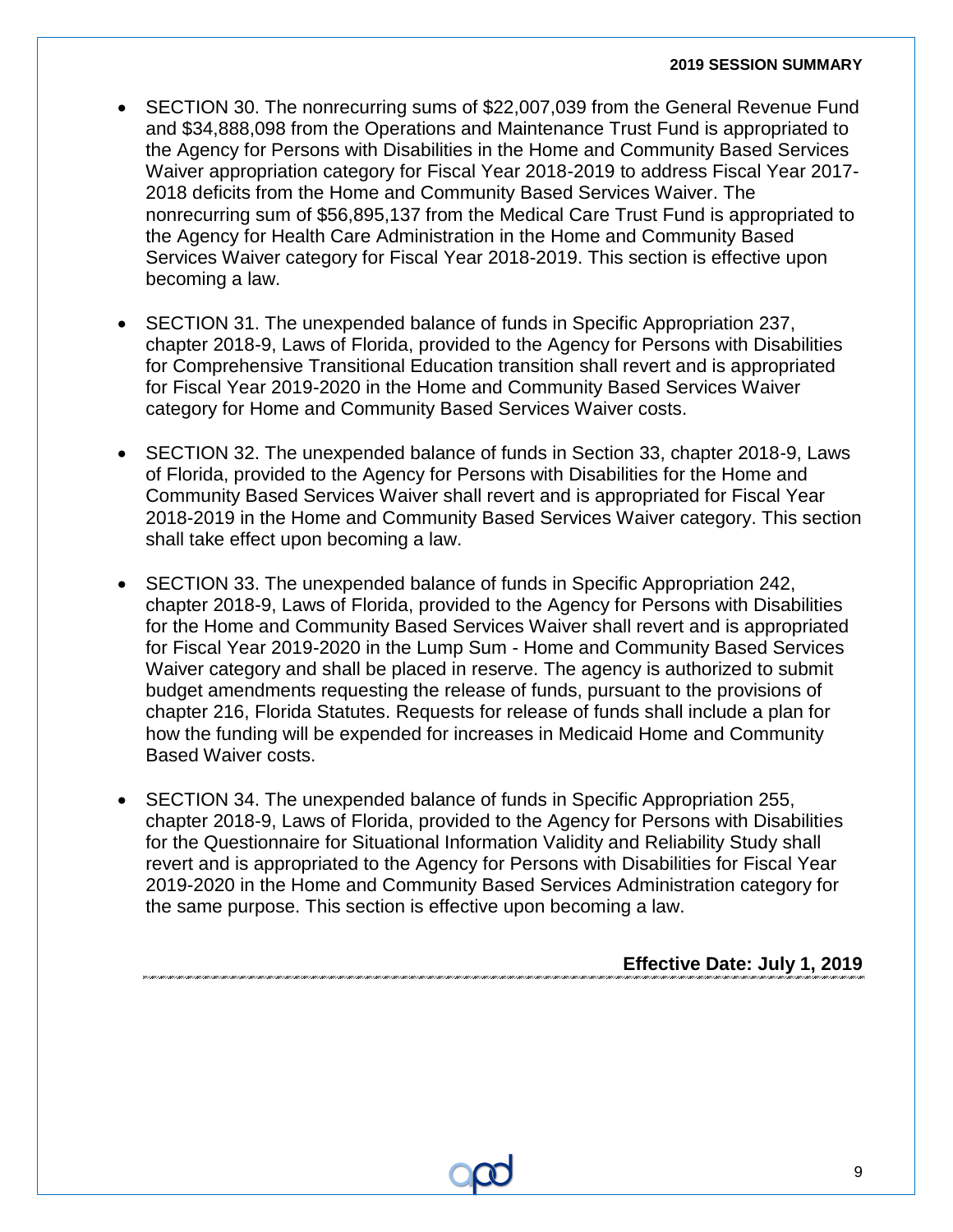#### **[SB 2502](http://flsenate.gov/Session/Bill/2019/2502/BillText/er/PDF) - Implementing the 2019-2020 General Appropriations Act [Ch. 2019-116](http://laws.flrules.org/2019/116) Laws of Florida Approved by the Governor on June 21, 2019**

<span id="page-9-0"></span>Section 26. In order to implement Specific Appropriation 245 of the 2019-2020 General Appropriations Act, subsection (10) of section 393.0661, Florida Statutes, is amended to read:

393.0661 Home and community-based services delivery system; comprehensive redesign.— The Legislature finds that the home and community-based services delivery system for persons with developmental disabilities and the availability of appropriated funds are two of the critical elements in making services available. Therefore, it is the intent of the Legislature that the Agency for Persons with Disabilities shall develop and implement a comprehensive redesign of the system.

(10) Implementation of Medicaid waiver programs and services authorized under this chapter is limited by the funds appropriated for the individual budgets pursuant to s. 393.0662 and the four-tiered waiver system pursuant to subsection (3). Contracts with independent support coordinators and service providers must include provisions requiring compliance with agency cost containment initiatives. The agency shall implement monitoring and accounting procedures necessary to track actual expenditures and project future spending compared to available appropriations for Medicaid waiver programs. When necessary based on projected deficits, the agency must establish specific corrective action plans that incorporate corrective actions of contracted providers that are sufficient to align program expenditures with annual appropriations. If deficits continue during the 2018-2019 2012-2013 fiscal year, the agency in conjunction with the Agency for Health Care Administration shall develop a plan to redesign the waiver program and submit the plan to the President of the Senate and the Speaker of the House of Representatives by September 30, 2019 2013. At a minimum, the plan must include the following elements:

(a) *Budget predictability.*—Agency budget recommendations must include specific steps to restrict spending to budgeted amounts based on alternatives to the iBudget and four-tiered Medicaid waiver models.

(b) *Services.*—The agency shall identify core services that are essential to provide for client health and safety and recommend elimination of coverage for other services that are not affordable based on available resources.

(c) *Flexibility.*—The redesign shall be responsive to individual needs and to the extent possible encourage client control over allocated resources for their needs.

(d) *Support coordination services.*—The plan shall modify the manner of providing support coordination services to improve management of service utilization and increase accountability and responsiveness to agency priorities.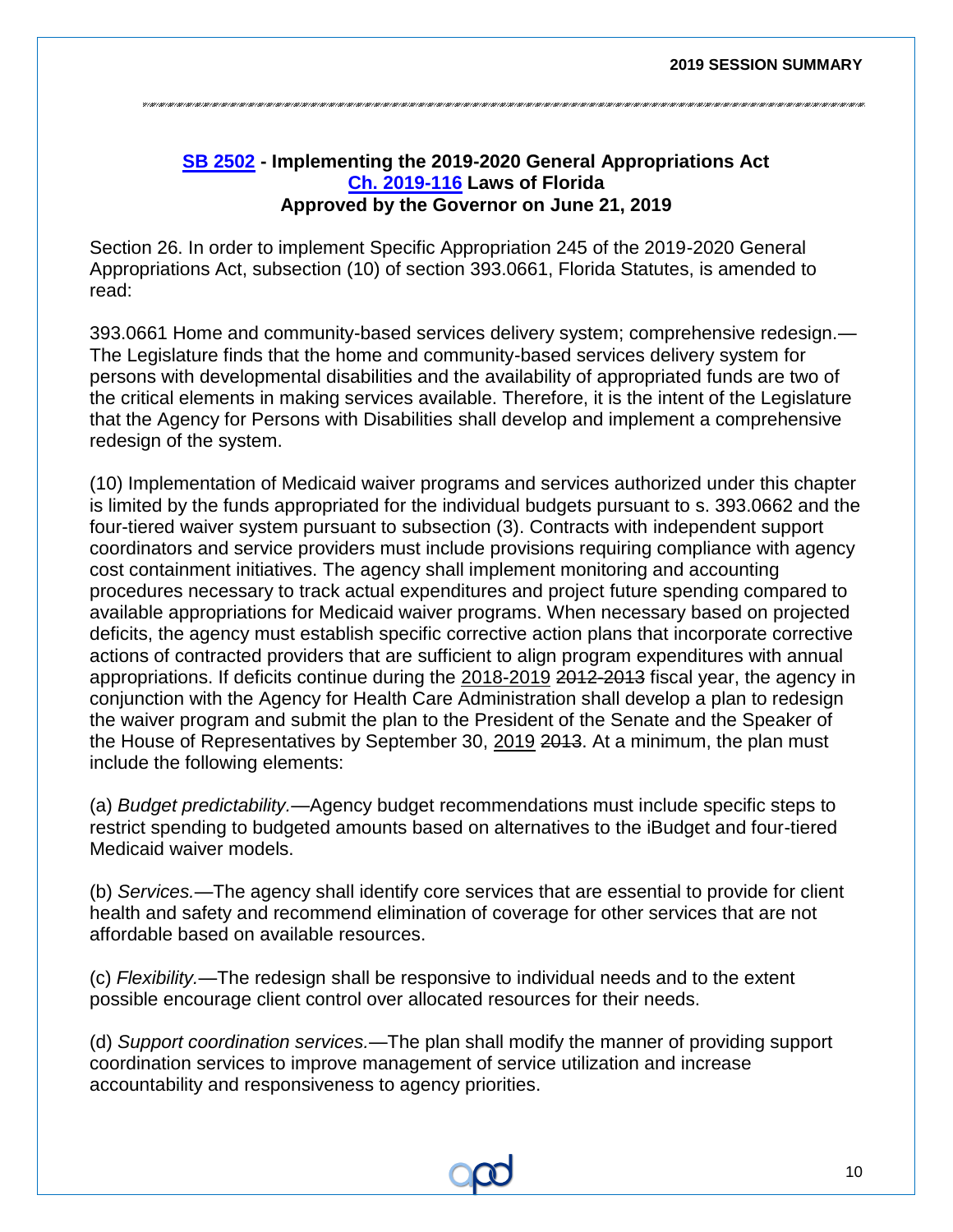#### **2019 SESSION SUMMARY**

(e) *Reporting.*—The agency shall provide monthly reports to the President of the Senate and the Speaker of the House of Representatives on plan progress and development on July 31, 2019 2013 and August 31, 2019 2013.

(f) *Implementation.*—The implementation of a redesigned program is subject to legislative approval and shall occur no later than July 1, 2014. The Agency for Health Care Administration shall seek federal waivers as needed to implement the redesigned plan once approved by the Legislature.

Section 27. The amendment made to s. 393.0661(10), Florida Statutes, by this act expires July 1, 2020, and the text of that subsection shall revert to that in existence on June 30, 2019, except that any amendments to such text enacted other than by this act shall be preserved and continue to operate to the extent that such amendments are not dependent upon the portions of text which expire pursuant to this section.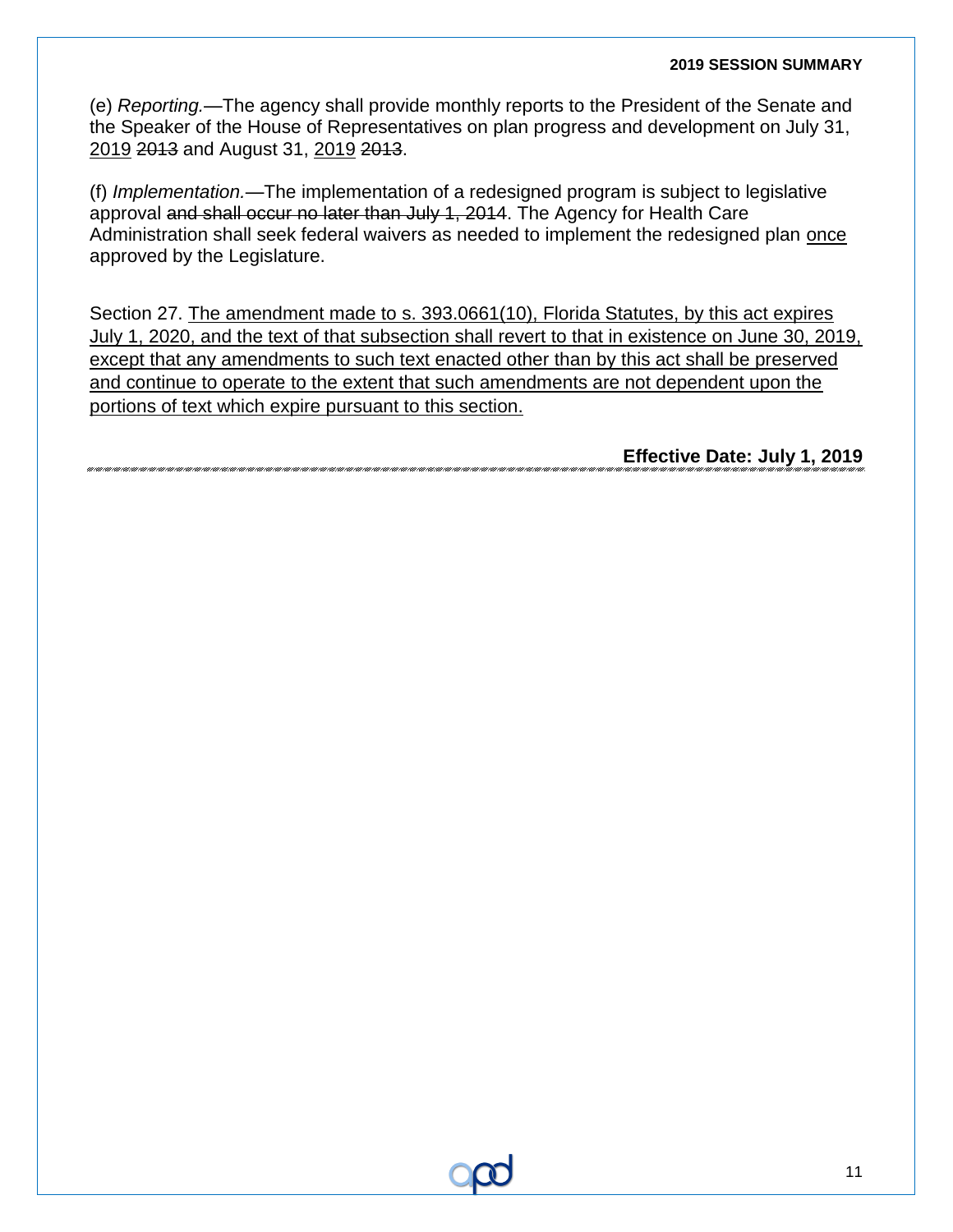na charcan an charcan charcan charcan charcan charcan charcan charc

#### **Budget Summary**

|  | AGENCY FOR PERSONS WITH DISABILITIES |  |  |
|--|--------------------------------------|--|--|
|  |                                      |  |  |

<span id="page-11-0"></span>

|                      |                             |                                                                | FY 2018-2019 |                         | FY 2019-2020 |                        |
|----------------------|-----------------------------|----------------------------------------------------------------|--------------|-------------------------|--------------|------------------------|
| <b>Budget Entity</b> | <b>Budget Entity Title</b>  | <b>Appropriation Category Title</b>                            | <b>FTE</b>   | <b>ALL FUNDS</b>        | <b>FTE</b>   | <b>ALL FUNDS</b>       |
|                      |                             |                                                                |              |                         |              |                        |
|                      | <b>HOME &amp; COMMUNITY</b> |                                                                |              |                         |              |                        |
| 67100100             | <b>SERVICES</b>             | <b>SALARIES AND BENEFITS</b>                                   | 428.00       | 25,000,033<br>5.143.455 | 434.00       | 25,900,445             |
|                      |                             | OTHER PERSONAL SERVICES<br><b>EXPENSES</b>                     |              | 3,205,681               |              | 5,214,764<br>3,242,521 |
|                      |                             | OPERATING CAPITAL OUTLAY                                       |              | 9,060                   |              | 9,060                  |
|                      |                             | COMPREHENSIVE TRANSITIONAL                                     |              |                         |              |                        |
|                      |                             | EDUCATION PROGRAM TRANSITION                                   |              | 1,984,768               |              |                        |
|                      |                             | <b>G/A-INDIVIDUAL &amp; FAMILY</b>                             |              | 13,586,771              |              | 13,586,771             |
|                      |                             | ROOM AND BOARD PAYMENTS                                        |              | 2,639,201               |              | 2,639,201              |
|                      |                             | CONTRACTED SERVICES                                            |              | 1,481,143               |              | 1,013,727              |
|                      |                             | <b>G/A-CONTRACTED SERVICES</b>                                 |              | 7,354,225               |              | 8,488,143              |
|                      |                             | HOME/COMM SERVICES WAIVER                                      |              | 1,116,690,876           |              | 1,196,369,280          |
|                      |                             | RISK MANAGEMENT INSURANCE                                      |              | 380,251                 |              | 344,151                |
|                      |                             | TR/DMS/HR SVCS/STW CONTRACT                                    |              | 146,630                 |              | 147,958                |
|                      |                             | FCO-PERSONS W/DISABILITIES                                     |              | 1,100,000               |              | 2,092,675              |
| 67100100 Total       |                             |                                                                | 428.00       | 1,178,722,094           | 434.00       | 1,259,048,696          |
|                      | PROGRAM MGT &               |                                                                |              |                         |              |                        |
| 67100200             | <b>COMPLIANCE</b>           | <b>SALARIES AND BENEFITS</b>                                   | 161.00       | 13,860,033<br>571.022   | 165.00       | 14,311,591             |
|                      |                             | OTHER PERSONAL SERVICES                                        |              |                         |              | 583,207                |
|                      |                             | <b>EXPENSES</b>                                                |              | 2,494,016               |              | 1,951,216              |
|                      |                             | OPERATING CAPITAL OUTLAY<br>REPLACEMENT OF MOTOR VEHICLES      |              | 23,974<br>102,500       |              | 119,974                |
|                      |                             | TRANS TO DIV ADM HEARINGS                                      |              | 100,153                 |              | 104,874                |
|                      |                             | CONTRACTED SERVICES                                            |              | 1,189,231               |              | 939,231                |
|                      |                             | <b>G/A-CONTRACTED SERVICES</b>                                 |              | 3.031.167               |              | 3.031.167              |
|                      |                             | <b>G/A-CONTRACT PROF SERVICES</b>                              |              | 6,248                   |              | 6,248                  |
|                      |                             | RISK MANAGEMENT INSURANCE                                      |              | 180,320                 |              | 163,201                |
|                      |                             | HOME & COMM SERV ADMIN                                         |              | 6,912,585               |              | 9,071,682              |
|                      |                             | TR/DMS/HR SVCS/STW CONTRACT                                    |              | 62,744                  |              | 63,783                 |
|                      |                             | STATE DATA CENTER                                              |              | 327,347                 |              | 392,411                |
| 67100200 Total       |                             |                                                                | 161.00       | 28,861,340              | 165.00       | 30,738,585             |
|                      | <b>DEV DISAB CENTERS</b>    |                                                                |              |                         |              |                        |
| 67100400             | <b>CIVIL</b>                | <b>SALARIES AND BENEFITS</b>                                   | 1,609.00     | 74,649,598              | 1,598.00     | 74,934,974             |
|                      |                             | OTHER PERSONAL SERVICES                                        |              | 1,495,517               |              | 1,501,695              |
|                      |                             | <b>EXPENSES</b>                                                |              | 5,192,939               |              | 5,131,539              |
|                      |                             | OPERATING CAPITAL OUTLAY                                       |              | 64,965                  |              | 64,965                 |
|                      |                             | <b>FOOD PRODUCTS</b>                                           |              | 1,898,927               |              | 1,898,927              |
|                      |                             | APD/FCO NEEDS/CEN MGD FACS                                     |              |                         |              | 1,200,000              |
|                      |                             | FCO - GENERATORS (Back of Bill)                                |              | 3,544,458               |              |                        |
|                      |                             | CONTRACTED SERVICES                                            |              | 2,005,096               |              | 2,005,096              |
|                      |                             | <b>G/A-CONTRACT PROF SERVICES</b>                              |              | 4,316,049               |              | 5,134,049              |
|                      |                             | PRESCRIBE MED/DRUG NON-MED                                     |              | 338,721                 |              | 338,721                |
|                      |                             | <b>RISK MANAGEMENT INSURANCE</b><br>TR/DMS/HR SVCS/STW CONTRCT |              | 4.130.088               |              | 3,737,989              |
| 67100400 Total       |                             |                                                                | 1,609.00     | 624,166<br>98,260,524   | 1,598.00     | 618,124<br>96,566,079  |
|                      | DEV DISAB CENTERS           |                                                                |              |                         |              |                        |
| 67100500             | <b>FORENSIC</b>             | <b>SALARIES AND BENEFITS</b>                                   | 504.50       | 24,561,324              | 503.50       | 24,901,601             |
|                      |                             | OTHER PERSONAL SERVICES                                        |              | 281,232                 |              | 281,232                |
|                      |                             | <b>EXPENSES</b>                                                |              | 1,249,744               |              | 1,099,744              |
|                      |                             | OPERATING CAPITAL OUTLAY                                       |              | 96.844                  |              | 96,844                 |
|                      |                             | FOOD PRODUCTS                                                  |              | 556,200                 |              | 456,200                |
|                      |                             | CONTRACTED SERVICES                                            |              | 571,137                 |              | 863,537                |
|                      |                             | <b>G/A-CONTRACT PROF SERVICES</b>                              |              | 350,122                 |              | 350,122                |
|                      |                             | PRESCRIBE MED/DRUG NON-MED                                     |              | 807,202                 |              | 557,202                |
|                      |                             | RISK MANAGEMENT INSURANCE                                      |              | 907,793                 |              | 821,610                |
|                      |                             | SALARY INCENTIVE PAYMENTS                                      |              | 18,751                  |              | 18,751                 |
|                      |                             | TR/DMS/HR SVCS/STW CONTRCT                                     |              | 124,928                 |              | 124,377                |
| 67100500 Total       |                             |                                                                | 504.50       | 29,525,277              | 503.50       | 29,571,220             |
| <b>Grand Total</b>   |                             |                                                                | 2,702.50     | 1,335,369,235           | 2,700.50     | 1,415,924,580          |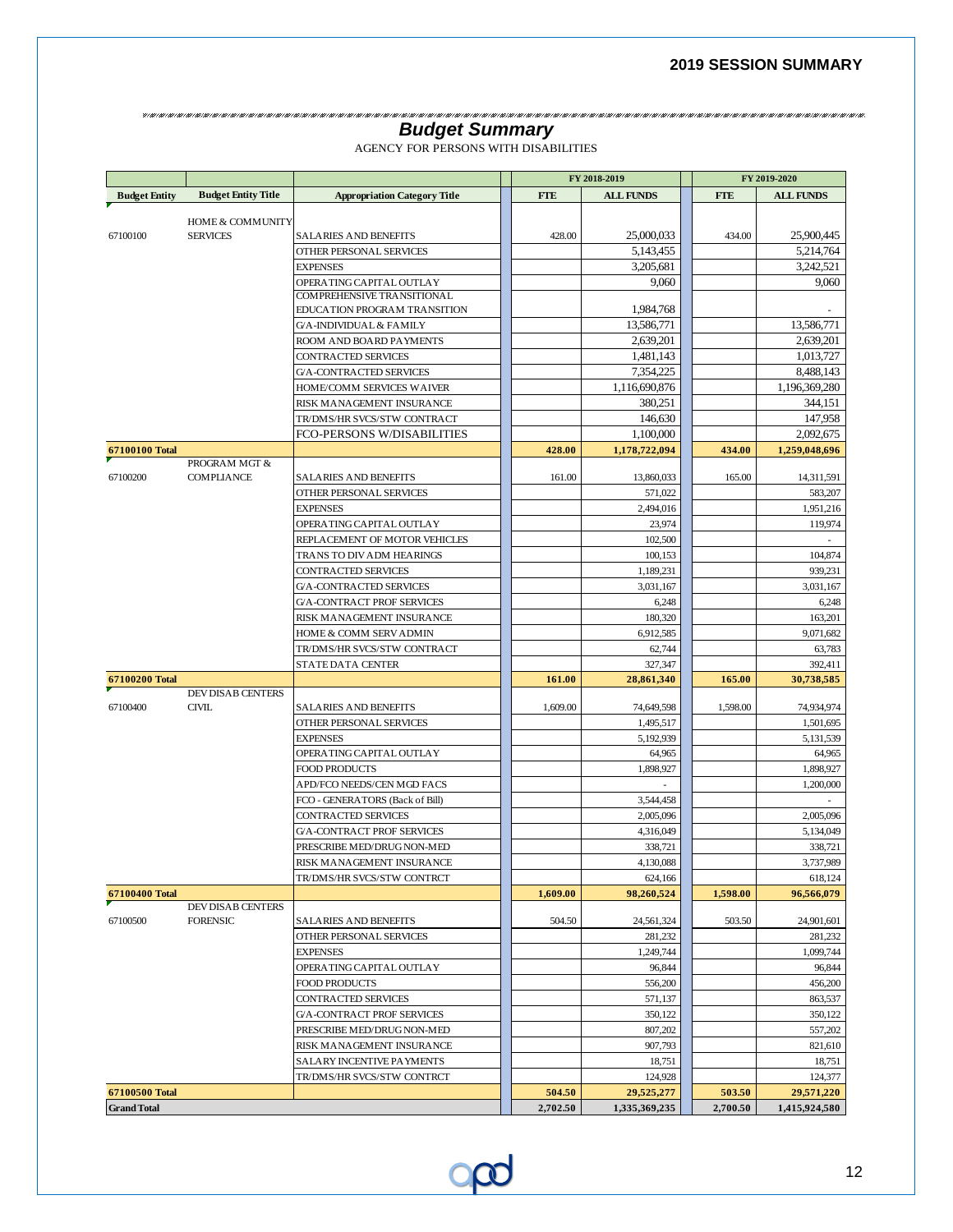## *ADMINISTRATIVE BILLS*

*The following is an overview of administrative bills of interest to the Agency for Persons with Disabilities passed by the Florida Legislature during the 2019 Regular Legislative Session.*

**Click on the bill number to view bill language** 

.<br>מוגרמות המוגרמות המוגרמות בשום מוגרמות המוגרמות המוגרמות המוגרמות בשום במוגרמות המוגרמות המוגרמות המוגרמות המו

#### **[SB 7014](http://flsenate.gov/Session/Bill/2019/7014/BillText/er/PDF) – Government Accountability [Ch. 2019-015](http://laws.flrules.org/2019/15) Laws of Florida Approved by the Governor on April 26, 2019**

The bill amends statutory language by:

• Requiring each state agency to establish and maintain internal controls designed to prevent and detect waste, fraud, and abuse.

**Effective Date: July 1, 2019**

<span id="page-12-0"></span>Return to table of contents

#### **[HB 7021](https://myfloridahouse.gov/Sections/Documents/loaddoc.aspx?FileName=_h7021er.docx&DocumentType=Bill&BillNumber=7021&Session=2019) – Financial Disclosure [Ch. 2019-097](http://laws.flrules.org/2019/97) Laws of Florida Approved by the Governor on June 7, 2019**

The bill amends statutory language by:

- Requiring the Commission on Ethics to procure and test an electronic filing system by July 1, 2022.
- Requiring electronic filing of FORM 1 documents by January 1, 2023.

<span id="page-12-1"></span>Return to table of contents

**Effective Date: June 7, 2019**

**[HB 7047](https://myfloridahouse.gov/Sections/Documents/loaddoc.aspx?FileName=_h7047er.docx&DocumentType=Bill&BillNumber=7047&Session=2019) – OGSR/Security Breach Information [Ch. 2019-032](http://laws.flrules.org/2019/32) Laws of Florida Approved by the Governor on May 14, 2019**

The bill amends statutory language by:

• Removing scheduled repeal of exemption from public record requirements for certain information received by Department of Legal Affairs relating to security breaches.

#### **Effective Date: October 1, 2019**

<span id="page-12-2"></span>Return to table of contents